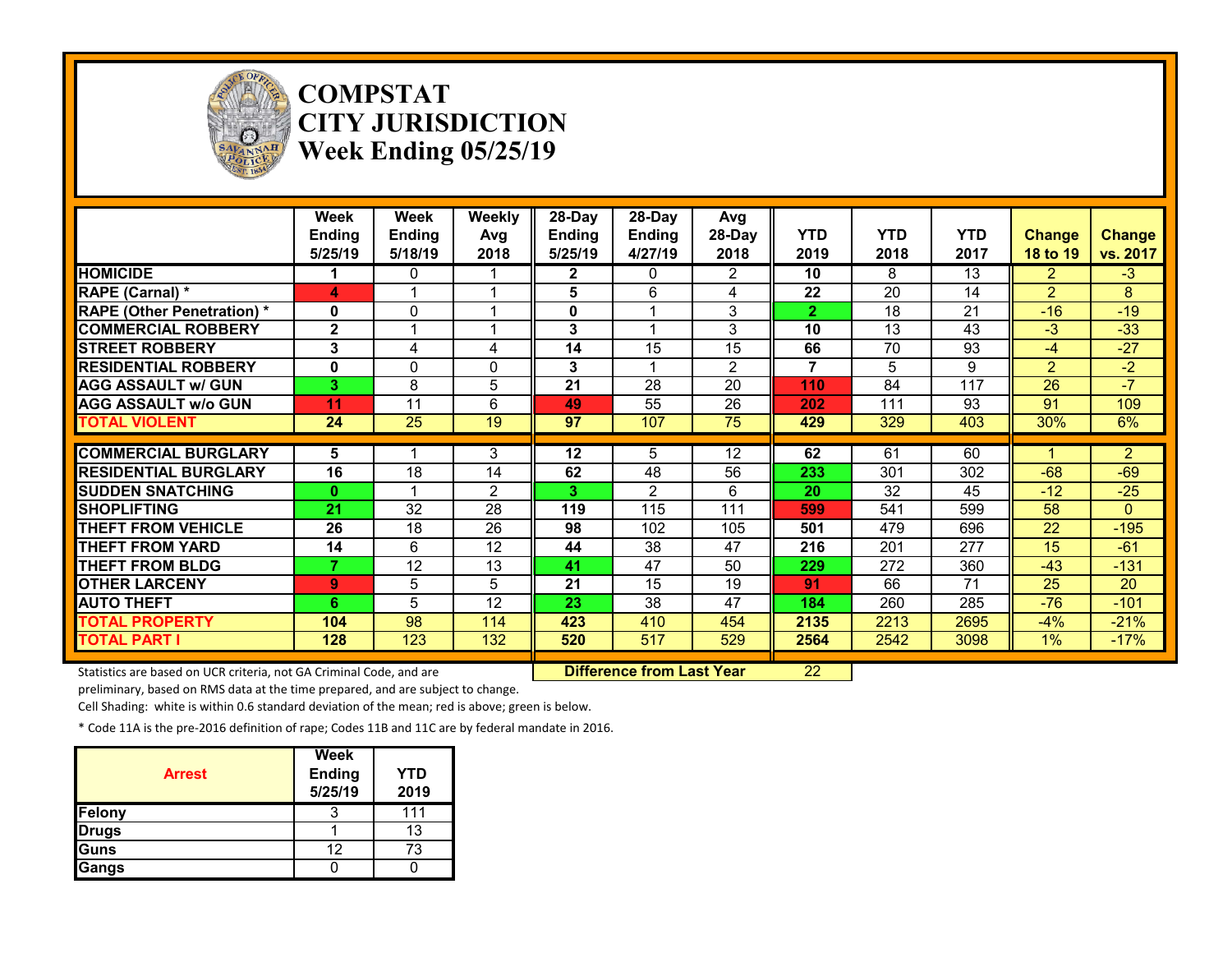

## **COMPSTATNORTH PRECINCTWeek Ending 05/25/19**

**PRECINCT COMMANDER:**

**CAPT. CARY HILL**



|                                   | <b>Week</b><br><b>Ending</b> | Week<br><b>Ending</b> | Weekly<br>Avg   | 28-Day<br><b>Ending</b> | 28-Day<br>Ending | Avg<br>28-Day   | <b>YTD</b>     | <b>YTD</b>      | <b>YTD</b>              | <b>Change</b>   | <b>Change</b>   |
|-----------------------------------|------------------------------|-----------------------|-----------------|-------------------------|------------------|-----------------|----------------|-----------------|-------------------------|-----------------|-----------------|
|                                   | 5/25/19                      | 5/18/19               | 2018            | 5/25/19                 | 4/27/19          | 2018            | 2019           | 2018            | 2017                    | <b>18 to 19</b> | vs. 2017        |
| <b>HOMICIDE</b>                   |                              | 0                     | 0               |                         | 0                | 0               | 3              |                 | 3                       | $\overline{2}$  | $\mathbf{0}$    |
| RAPE (Carnal) *                   | 3                            | 0                     | $\Omega$        | 3                       | 0                |                 | $\overline{7}$ | 5               | 5                       | $\overline{2}$  | $\overline{2}$  |
| <b>RAPE (Other Penetration) *</b> | $\bf{0}$                     | $\Omega$              | $\Omega$        | $\bf{0}$                |                  | 0               |                | $\overline{2}$  | 4                       | $-1$            | $\overline{3}$  |
| <b>COMMERCIAL ROBBERY</b>         | 0                            | 0                     | $\mathbf{0}$    | 0                       | 0                | 0               |                | 3               | 5                       | $-2$            | $-4$            |
| <b>STREET ROBBERY</b>             |                              | 0                     |                 | $\mathbf{2}$            | $\overline{c}$   | 5               | 16             | 24              | 38                      | $-8$            | $-22$           |
| <b>RESIDENTIAL ROBBERY</b>        | $\mathbf{0}$                 | 0                     | $\mathbf{0}$    | 1                       | 0                | 0               | 1              | $\overline{2}$  | $\overline{\mathbf{A}}$ | $-1$            | $\mathbf{0}$    |
| <b>AGG ASSAULT w/ GUN</b>         | $\bf{0}$                     | 3                     | -1              | 5                       | $\overline{7}$   | 5               | 22             | 20              | 26                      | $\overline{2}$  | -4              |
| <b>AGG ASSAULT w/o GUN</b>        | $\mathbf{2}$                 | 4                     | $\overline{2}$  | 14                      | 11               | 8               | 53             | $\overline{30}$ | $\overline{27}$         | $\overline{23}$ | $\overline{26}$ |
| <b>TOTAL VIOLENT</b>              | $\overline{7}$               | $\overline{7}$        | 5               | 26                      | $\overline{21}$  | $\overline{20}$ | 104            | $\overline{87}$ | 109                     | 20%             | $-5%$           |
|                                   |                              |                       |                 |                         |                  |                 |                |                 |                         |                 |                 |
| <b>COMMERCIAL BURGLARY</b>        | 0                            | 0                     |                 | 0                       | 2                | 3               | 13             | 14              | $\overline{21}$         | $-1$            | $-\frac{8}{3}$  |
| <b>RESIDENTIAL BURGLARY</b>       | 6                            | 3                     |                 | 13                      | 9                | 6               | 34             | 30              | $\overline{32}$         | 4               | $\overline{2}$  |
| <b>SUDDEN SNATCHING</b>           | $\mathbf{0}$                 | $\Omega$              |                 |                         | $\overline{2}$   | 2               | 8              | 15              | 23                      | $-7$            | $-15$           |
| <b>SHOPLIFTING</b>                | $\overline{2}$               | 4                     | 4               | 15                      | 11               | 18              | 70             | 110             | 82                      | $-40$           | $-12$           |
| <b>THEFT FROM VEHICLE</b>         | 4                            | 4                     | 6               | 23                      | 31               | 23              | 118            | 94              | 175                     | 24              | $-57$           |
| <b>THEFT FROM YARD</b>            | $\mathbf{2}$                 | $\overline{2}$        | 3               | 8                       | 9                | 13              | 56             | 56              | 93                      | $\Omega$        | $-37$           |
| <b>THEFT FROM BLDG</b>            | 3                            | 5                     | 3               | 14                      | 9                | 14              | 54             | 77              | 124                     | $-23$           | $-70$           |
| <b>OTHER LARCENY</b>              | 3                            | 0                     |                 | 4                       | 3                | 6               | 19             | 11              | 16                      | 8               | 3               |
| <b>AUTO THEFT</b>                 | 3                            | 3                     | 3               | 9                       | 4                | 10              | 33             | 41              | 78                      | $-8$            | $-45$           |
| <b>TOTAL PROPERTY</b>             | 23                           | 21                    | 23              | 87                      | 80               | 94              | 405            | 448             | 644                     | $-10%$          | $-37%$          |
| <b>TOTAL PART I</b>               | 30 <sup>°</sup>              | $\overline{28}$       | $\overline{28}$ | 113                     | 101              | 114             | 509            | 535             | 753                     | $-5%$           | $-32%$          |

Statistics are based on UCR criteria, not GA Criminal Code, and are **Difference from Last Year** -26

preliminary, based on RMS data at the time prepared, and are subject to change.

Cell Shading: white is within 0.6 standard deviation of the mean; red is above; green is below.

| <b>Arrests</b> | Week<br><b>Ending</b><br>5/25/19 | YTD<br>2019 |
|----------------|----------------------------------|-------------|
| Felony         |                                  | 111         |
| Guns           |                                  | 13          |
| <b>Drugs</b>   |                                  | 73          |
| Gangs          |                                  |             |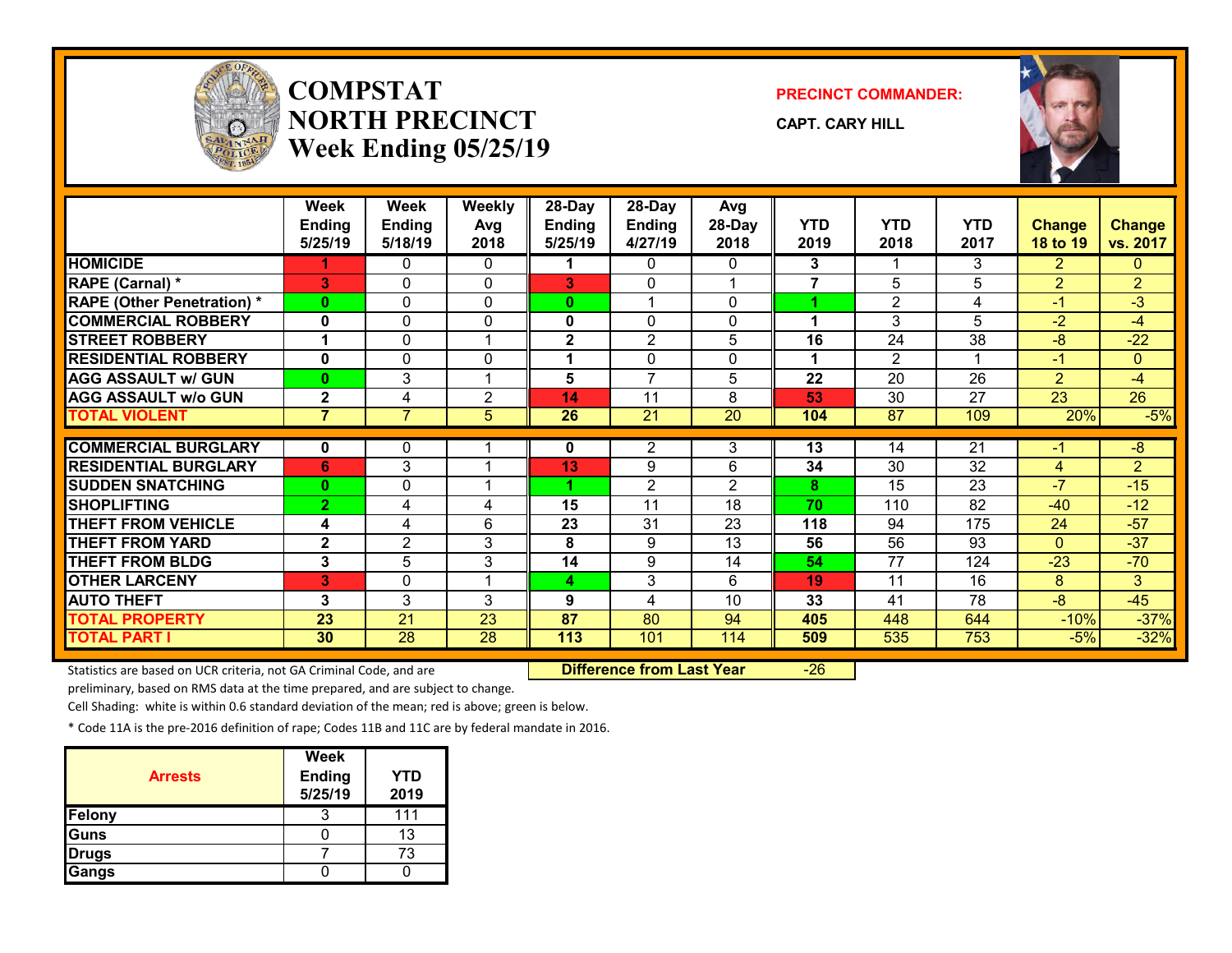

## **COMPSTATCENTRAL PRECINCTWeek Ending 05/25/19**

#### **PRECINCT COMMANDER:**

**CAPT. BEN HERRON**



|                                   | Week                  | <b>Week</b>     | <b>Weekly</b>   | 28-Day         | 28-Day          | Avg                      |              |                 |            |                 |                 |
|-----------------------------------|-----------------------|-----------------|-----------------|----------------|-----------------|--------------------------|--------------|-----------------|------------|-----------------|-----------------|
|                                   | <b>Ending</b>         | <b>Ending</b>   | Avg             | <b>Ending</b>  | Ending          | 28-Day                   | <b>YTD</b>   | <b>YTD</b>      | <b>YTD</b> | <b>Change</b>   | <b>Change</b>   |
|                                   | 5/25/19               | 5/18/19         | 2018            | 5/25/19        | 4/27/19         | 2018                     | 2019         | 2018            | 2017       | 18 to 19        | vs. 2017        |
| <b>HOMICIDE</b>                   | 0                     | 0               | 0               |                | 0               |                          | $\mathbf{2}$ | $\mathbf{0}$    |            | $\overline{2}$  |                 |
| RAPE (Carnal) *                   | $\mathbf 0$           | 0               | $\Omega$        | 0              | 4               |                          | 6            | 6               | 7          | $\Omega$        | $-1$            |
| <b>RAPE (Other Penetration) *</b> | 0                     | 0               | $\mathbf{0}$    | 0              | 0               |                          |              | 3               | 5          | $-2$            | $-4$            |
| <b>COMMERCIAL ROBBERY</b>         | 4                     | 0               | 0               | 1              |                 |                          | 3            | 3               | 8          | $\Omega$        | $-5$            |
| <b>STREET ROBBERY</b>             | 1                     |                 | 1               | 7              | 6               | 5                        | 23           | 18              | 23         | 5               | $\overline{0}$  |
| <b>RESIDENTIAL ROBBERY</b>        | $\mathbf 0$           | 0               | $\Omega$        | 0              | $\mathbf{0}$    |                          | 1            |                 | 4          | $\mathbf{0}$    | $-3$            |
| <b>AGG ASSAULT w/ GUN</b>         | $\mathbf{2}$          | 3               | $\overline{2}$  | $\overline{7}$ | 8               | $\overline{\phantom{a}}$ | 36           | 31              | 38         | 5 <sup>5</sup>  | $-2$            |
| <b>AGG ASSAULT w/o GUN</b>        |                       |                 | $\overline{2}$  | 13             | 19              | $\overline{\phantom{a}}$ | 58           | $\overline{33}$ | 31         | $\overline{25}$ | $\overline{27}$ |
| <b>TOTAL VIOLENT</b>              | 5                     | 5               | 5               | 29             | $\overline{38}$ | 22                       | 130          | 95              | 117        | 37%             | 11%             |
|                                   |                       |                 |                 |                |                 |                          |              |                 |            |                 |                 |
| <b>COMMERCIAL BURGLARY</b>        |                       | 0               |                 | 3              | 0               | 3                        | 15           | 17              | 12         | $-2$            | 3               |
| <b>RESIDENTIAL BURGLARY</b>       | 5                     | 3               | 4               | 16             | 18              | 15                       | 73           | 88              | 96         | $-15$           | $-23$           |
| <b>SUDDEN SNATCHING</b>           | $\mathbf 0$           | 0               | 0               |                | $\Omega$        |                          | 3            | 5.              | 12         | $-2$            | -9              |
| <b>SHOPLIFTING</b>                | $\overline{2}$        | 6               | 4               | 16             | 22              | 17                       | 97           | 62              | 103        | 35              | $-6$            |
| <b>THEFT FROM VEHICLE</b>         | $\overline{7}$        | 3               | $\overline{7}$  | 31             | 26              | 26                       | 115          | 133             | 191        | $-18$           | $-76$           |
| <b>THEFT FROM YARD</b>            | 8                     | 3               | 4               | 20             | 18              | 16                       | 84           | 58              | 95         | 26              | $-11$           |
| <b>THEFT FROM BLDG</b>            | $\mathbf{0}$          | 3               | 3               | 8              | 10              | 13                       | 51           | 73              | 70         | $-22$           | $-19$           |
| <b>OTHER LARCENY</b>              | $\mathbf{2}^{\prime}$ |                 | 1               | 7              | 3               | 5                        | 30           | 17              | 19         | 13              | 11              |
| <b>AUTO THEFT</b>                 | $\overline{2}$        |                 | 4               | 5              | 14              | 14                       | 57           | 83              | 83         | $-26$           | $-26$           |
| <b>TOTAL PROPERTY</b>             | 27                    | $\overline{20}$ | $\overline{27}$ | 107            | 111             | 109                      | 525          | 536             | 681        | $-2%$           | $-23%$          |
| <b>TOTAL PART I</b>               | 32 <sub>2</sub>       | 25              | 33              | 136            | 149             | 131                      | 655          | 631             | 798        | 4%              | $-18%$          |

Statistics are based on UCR criteria, not GA Criminal Code, and are **Difference from Last Year** 24

preliminary, based on RMS data at the time prepared, and are subject to change.

Cell Shading: white is within 0.6 standard deviation of the mean; red is above; green is below.

| <b>Arrests</b> | Week<br><b>Ending</b><br>5/25/19 | <b>YTD</b><br>2019 |
|----------------|----------------------------------|--------------------|
| Felony         |                                  |                    |
| <b>Drugs</b>   |                                  |                    |
| Guns           |                                  |                    |
| Gangs          |                                  |                    |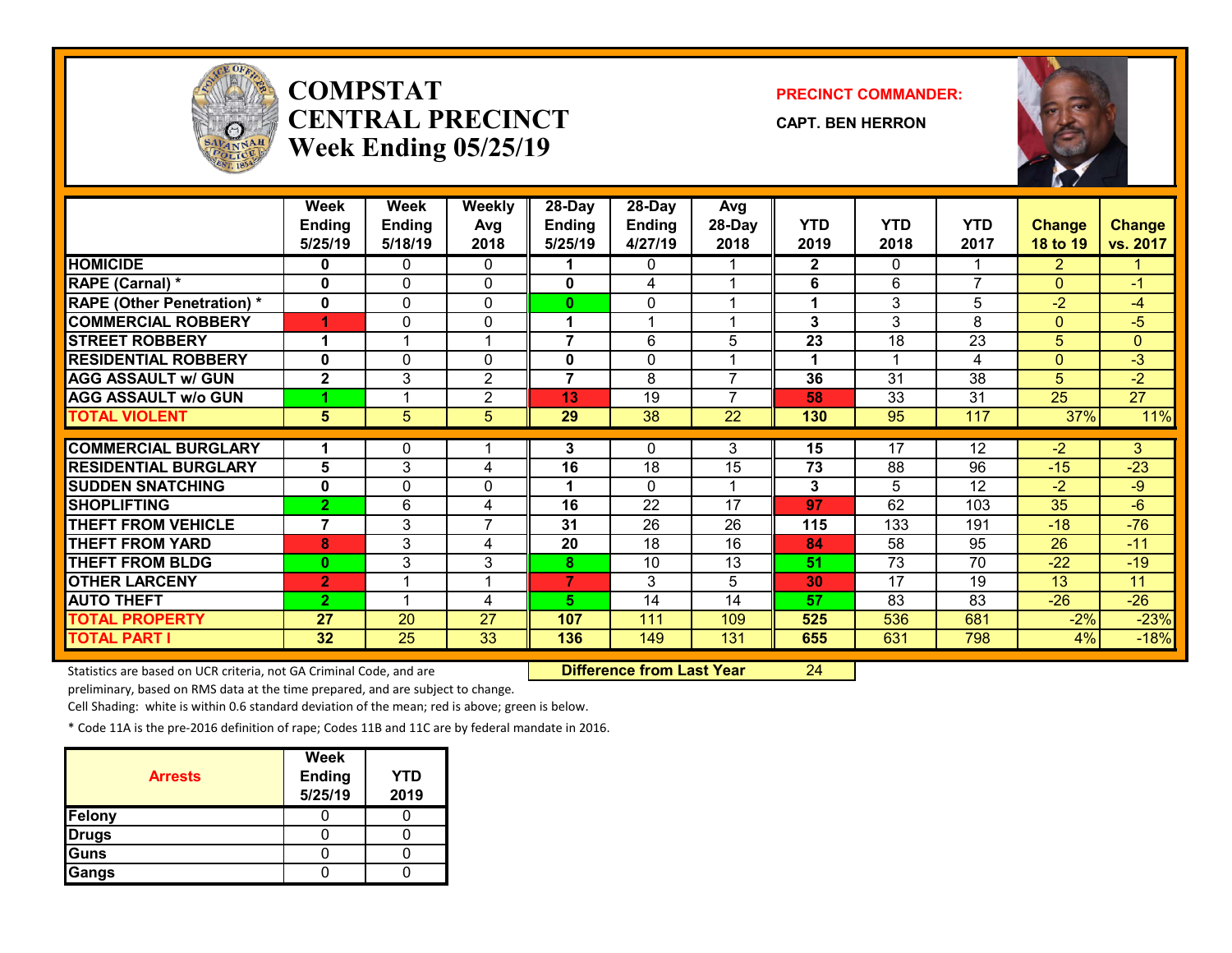

# **COMPSTATSOUTH PRECINCTWeek Ending 05/25/19**

#### **PRECINCT COMMANDER:**

**CAPT. MICHELLE HALFORD**



|                                   | Week<br>Ending<br>5/25/19 | Week<br><b>Ending</b><br>5/18/19 | <b>Weekly</b><br>Avg<br>2018 | 28-Day<br><b>Ending</b><br>5/25/19 | $28$ -Day<br><b>Ending</b><br>4/27/19 | Avg<br>28-Day<br>2018 | <b>YTD</b><br>2019 | <b>YTD</b><br>2018 | <b>YTD</b><br>2017 | <b>Change</b><br><b>18 to 19</b> | <b>Change</b><br>vs. 2017 |
|-----------------------------------|---------------------------|----------------------------------|------------------------------|------------------------------------|---------------------------------------|-----------------------|--------------------|--------------------|--------------------|----------------------------------|---------------------------|
| <b>HOMICIDE</b>                   | 0                         | 0                                | 0                            | 0                                  | $\Omega$                              | 0                     | 4                  |                    |                    | 3                                | 3                         |
| <b>RAPE (Carnal) *</b>            | 0                         | 1                                | $\mathbf{0}$                 |                                    | 2                                     |                       | 4                  | 4                  |                    | $\Omega$                         | 3                         |
| <b>RAPE (Other Penetration) *</b> | $\bf{0}$                  | 0                                | 0                            | $\mathbf{0}$                       | 0                                     |                       | $\mathbf{0}$       | 9                  | 3                  | $-9$                             | $-3$                      |
| <b>COMMERCIAL ROBBERY</b>         | $\mathbf 0$               | 1                                | 0                            | 4                                  | $\mathbf{0}$                          |                       | 4                  | 5                  | 12                 | $-1$                             | -8                        |
| <b>STREET ROBBERY</b>             | 1                         | 2                                | 4                            | 3                                  | $\overline{2}$                        | 3                     | 13                 | 11                 | 11                 | $\overline{2}$                   | $\overline{2}$            |
| <b>RESIDENTIAL ROBBERY</b>        | 0                         | 0                                | $\mathbf{0}$                 | $\overline{2}$                     |                                       |                       | 3                  | $\overline{2}$     |                    |                                  | $\overline{2}$            |
| <b>AGG ASSAULT w/ GUN</b>         | 1                         | 0                                | 1                            | 3                                  | 5                                     | $\overline{2}$        | 21                 | 6                  | 18                 | 15                               | 3                         |
| <b>AGG ASSAULT w/o GUN</b>        | 3                         | $\overline{2}$                   | 1                            | 10                                 | $\overline{7}$                        | 4                     | 37                 | 16                 | $\overline{7}$     | 21                               | $\overline{30}$           |
| <b>TOTAL VIOLENT</b>              | 5                         | 6                                | 3                            | 20                                 | $\overline{17}$                       | 14                    | 86                 | 54                 | 54                 | 59%                              | 59%                       |
|                                   |                           |                                  |                              |                                    |                                       |                       |                    |                    |                    |                                  |                           |
| <b>COMMERCIAL BURGLARY</b>        | 4                         |                                  |                              | 8                                  | 2                                     | 5                     | 29                 | 18                 | $\overline{22}$    | 11                               | $\overline{7}$            |
| <b>RESIDENTIAL BURGLARY</b>       | $\mathbf{2}$              | 4                                | 4                            | 11                                 | 6                                     | 15                    | 30                 | 85                 | 69                 | $-55$                            | $-39$                     |
| <b>SUDDEN SNATCHING</b>           | 0                         | 0                                | $\Omega$                     | $\mathbf{0}$                       | $\Omega$                              |                       | 4                  | 5                  | 3                  | $-1$                             |                           |
| <b>SHOPLIFTING</b>                | 9                         | 18                               | 13                           | 57                                 | 52                                    | 53                    | 308                | 236                | 296                | 72                               | 12                        |
| THEFT FROM VEHICLE                | 11                        | 6                                | $\overline{7}$               | 26                                 | 16                                    | 28                    | 125                | 135                | 187                | $-10$                            | $-62$                     |
| <b>THEFT FROM YARD</b>            | 1                         | 1                                | 2                            | 6                                  | 2                                     | 8                     | 28                 | 33                 | 32                 | $-5$                             | -4                        |
| <b>THEFT FROM BLDG</b>            | 3                         | 3                                | 3                            | 13                                 | 15                                    | 12                    | 68                 | 52                 | 102                | 16                               | $-34$                     |
| <b>OTHER LARCENY</b>              | 3                         | $\overline{2}$                   | 1                            | 6                                  | 3                                     | $\overline{2}$        | 17                 | 11                 | 16                 | 6                                | 1                         |
| <b>AUTO THEFT</b>                 |                           | 0                                | 3                            | 5.                                 | 6                                     | 11                    | 43                 | 60                 | 59                 | $-17$                            | $-16$                     |
| <b>TOTAL PROPERTY</b>             | 34                        | 35                               | 34                           | 132                                | 102                                   | 136                   | 652                | 635                | 786                | 3%                               | $-17%$                    |
| <b>TOTAL PART I</b>               | 39                        | 41                               | 37                           | 152                                | 119                                   | 150                   | 738                | 689                | 840                | 7%                               | $-12%$                    |

Statistics are based on UCR criteria, not GA Criminal Code, and are **Difference from Last Year** 49

preliminary, based on RMS data at the time prepared, and are subject to change.

Cell Shading: white is within 0.6 standard deviation of the mean; red is above; green is below.

| <b>Arrests</b> | <b>Week</b><br><b>Ending</b><br>5/25/19 | YTD<br>2019 |
|----------------|-----------------------------------------|-------------|
| Felony         |                                         |             |
| <b>Drugs</b>   |                                         |             |
| Gun            |                                         |             |
| Gangs          |                                         |             |